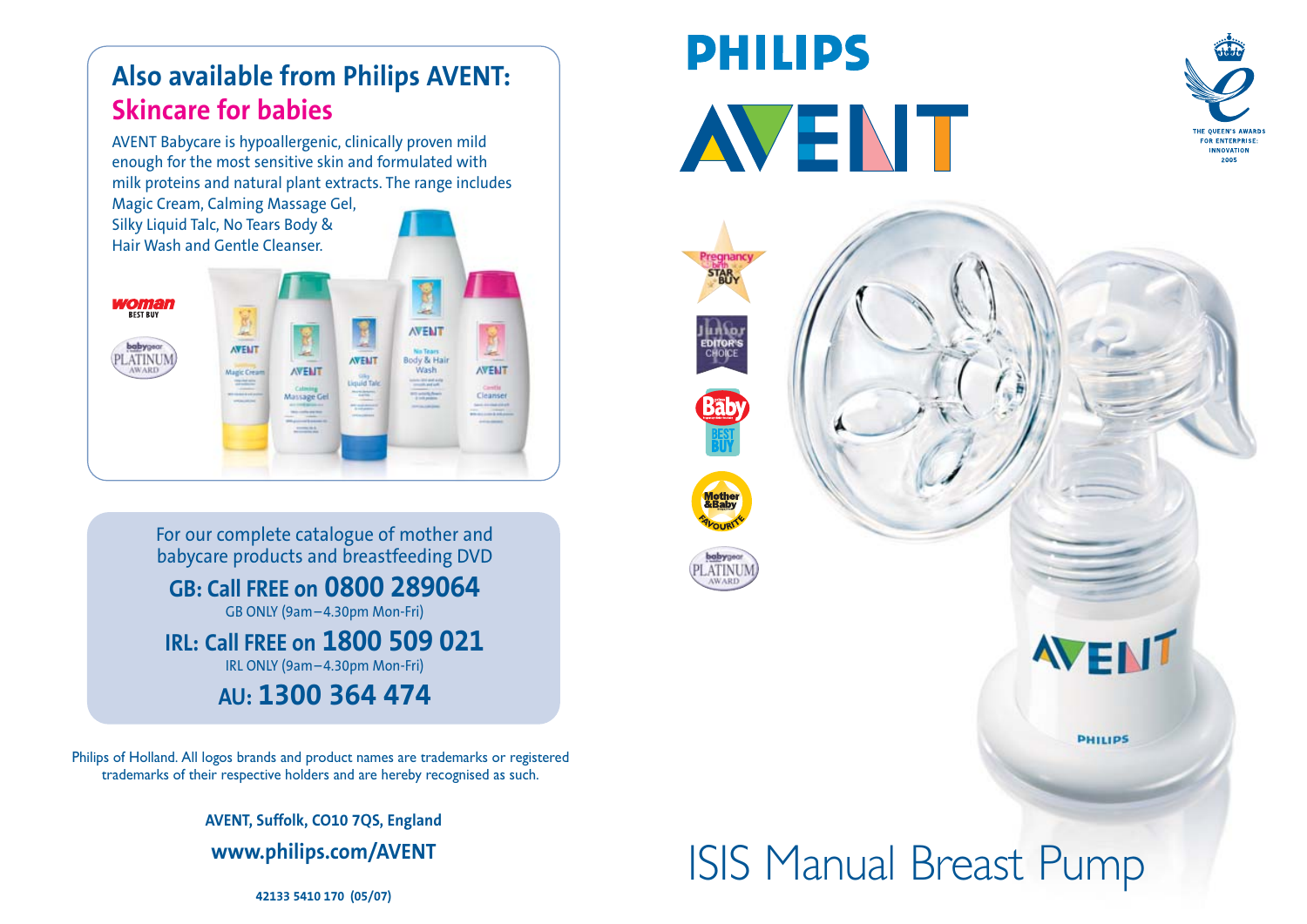Please take five minutes to read through the WHOLE of this leaflet BEFORE you use your Philips AVENT ISIS Manual Breast Pump for the first time.

#### **Contents**

- 1. Introducing the ISIS Manual Breast Pump
- 2. Detailed parts guide
- 3. Cleaning and sterilisation
- 4. Keeping your breast pump sterile for travel
- 5. Using the ISIS Manual Breast Pump with the AVENT VIA Storage System
- 6. How to assemble the ISIS Manual Breast Pump
- 7. When to express milk
- 8. Hints to help you succeed
- 9. How to use the ISIS Manual Breast Pump
- 10. Storing your breast milk
- 11. Feeding your baby your expressed breast milk
- 12. Choosing the right teat for your baby
- 13. Troubleshooting guide
- 14. Other helpful products from Philips AVENT

**1. Introducing the ISIS Manual Breast Pump**

#### CLINICALLY PROVEN AS EFFECTIVE AS HOSPITAL ELECTRIC PUMPS\*

The ISIS Manual Breast Pump is a breakthrough in breast pump design. Its silicone diaphragm provides 100% reliable vacuum, whilst the Let-down Massage Cushion naturally imitates your baby's suckling action to provide fast milk flow – silently, comfortably and gently. The pump is easy to assemble, discreet to use and all parts are dishwasher safe.

Doctors recommend that breast milk is the best nutrition for babies during the first year, combined with solid food after the first 6 months. Your milk is specially adapted to your baby's needs and contains antibodies which help protect your baby against infection and allergies.

Your ISIS Manual Breast Pump will help you breastfeed longer. You can express and store your milk so that – whether you are out for a few hours, taking a well deserved rest, or back at work – your baby can still enjoy the benefits of your breast milk, even if you can't be there to give it yourself. As the pump is so silent and discreet you can take it with you anywhere, allowing you to express milk at your own convenience and maintain your milk supply.

Since the AVENT Bottle and Airflex Teat are specially designed to mimic breastfeeding, your baby will switch easily between breast and bottle. This allows mothers to continue providing breast milk to baby even when they return to work.



Should you ever lose these instructions, they are available on our website: www.philips.com/AVENT

\* Randomised Trial Comparing the Efficacy of a Novel Manual Breast Pump With a Standard Electric Breast Pump in Mothers Who Delivered Preterm Infants. **M S Fewtrell, P Lucas et al. MRC Childhood Nutrition Research Centre, London.** Paediatrics June 2001.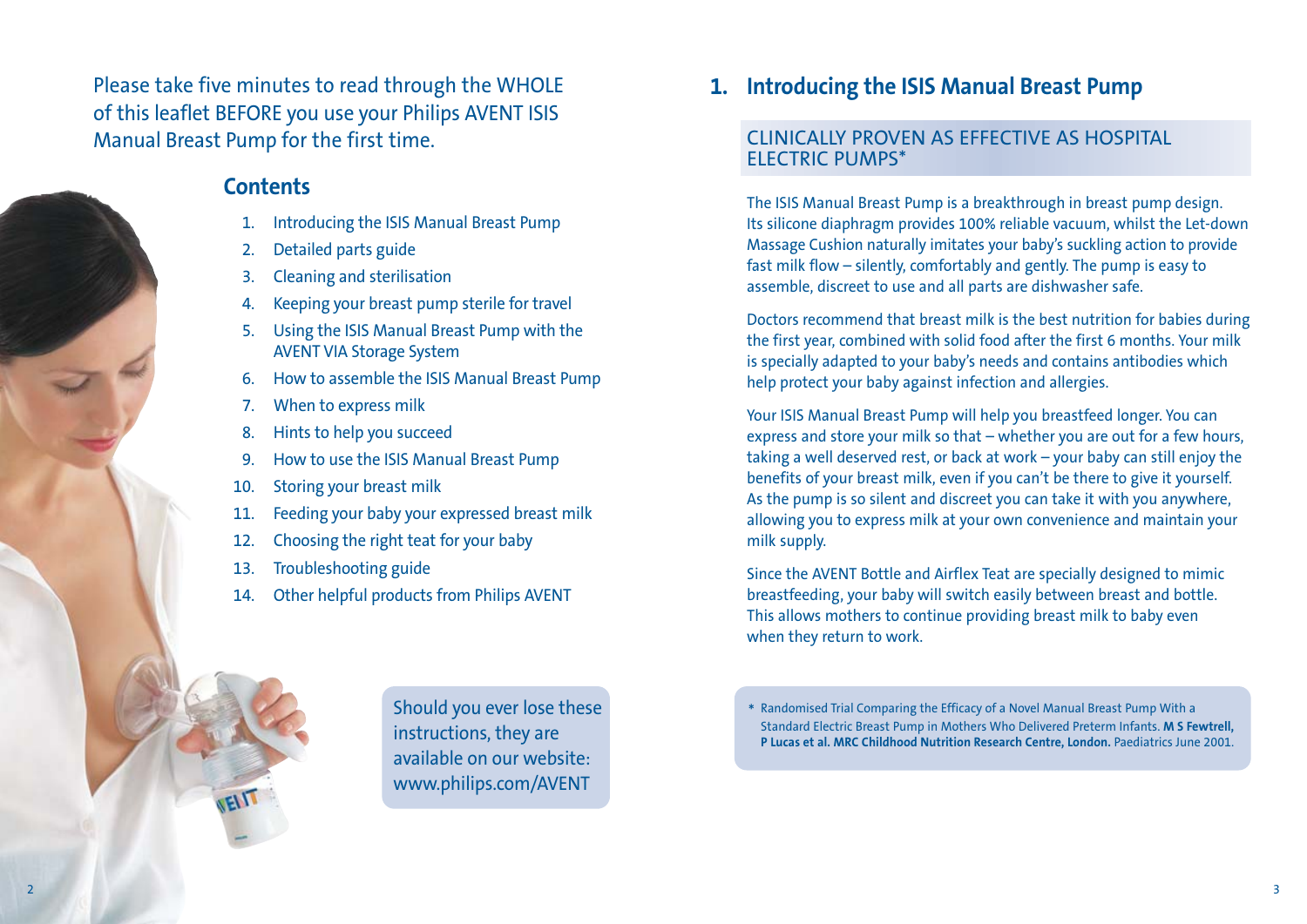# **2. Detailed parts guide**



# **3. Cleaning and sterilisation**

Before you use your breast pump for the first time and every time before use:

Separate all parts, then wash in the dishwasher or in warm soapy water and rinse. Do not use antibacterial or abrasive cleaners/detergents. Sterilise in a Philips AVENT Steam Steriliser (Electronic, Electric or Microwave), or by boiling for 5 minutes. If using a Philips AVENT Steam Steriliser, the pump



will remain sterile in the steriliser for a minimum of 6 hours, provided the lid is not removed.



# **4. Keeping your breast pump sterile for travel**

After sterilising all parts, insert the white valve (g) and fit the diaphragm with stem (d) onto the pump body (f). Clip the cover (a) over the funnel and Let-down Massage Cushion (b) and screw on the sealing base (m) in place of the Airflex Feeding Bottle (h).

# **5. Using the ISIS Manual Breast Pump with the AVENT VIA Storage System**

Simply replace the Airflex Feeding Bottle with the VIA Cup and Adaptor. To make the pump completely stable insert the VIA Cup into the VIA Lid/Stand.

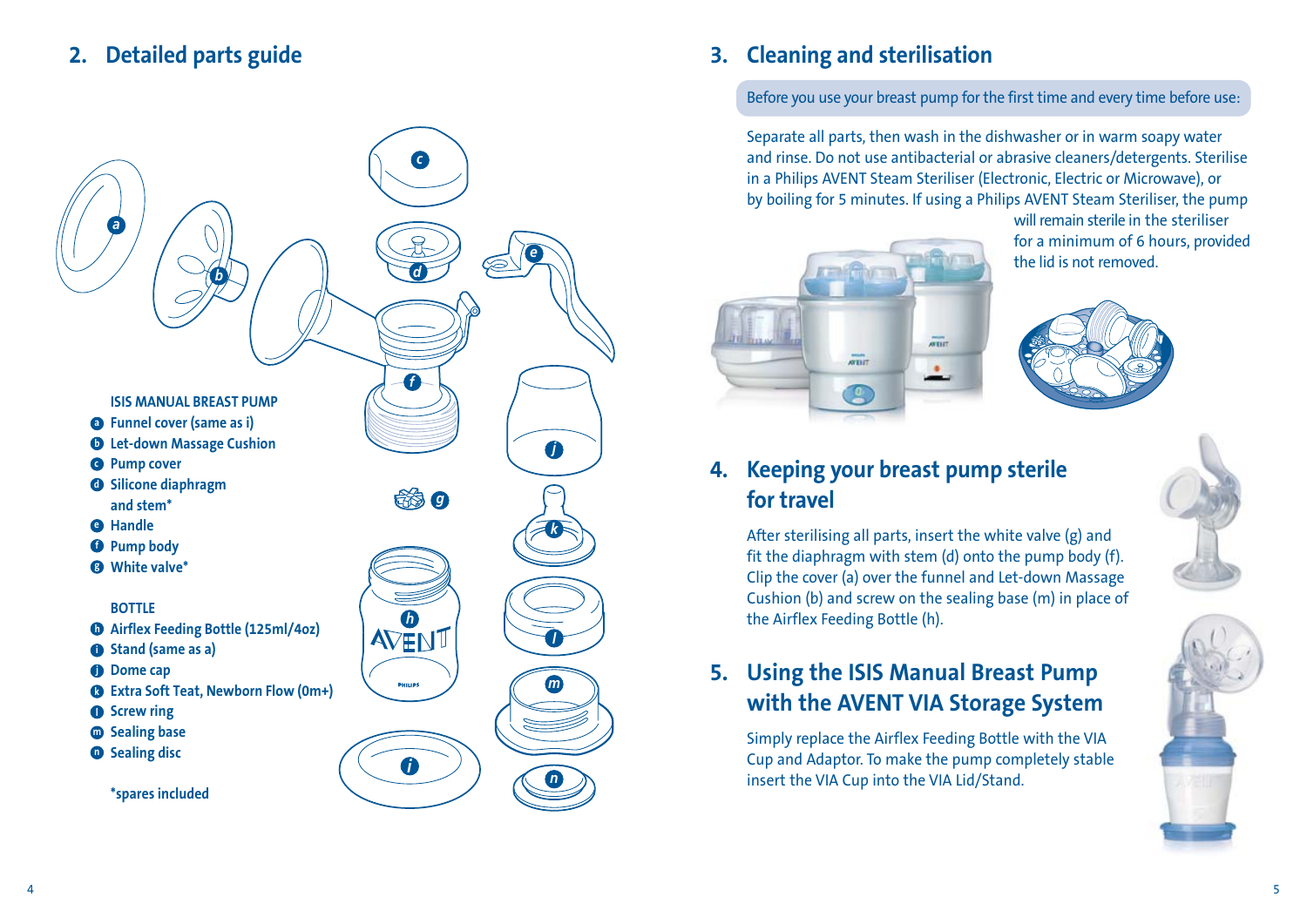## **6. How to assemble the ISIS Manual Breast Pump**

Separate all parts and ensure pump has been cleaned and sterilised as in section 3:



Wash your hands thoroughly. Insert the white valve  $(g)$  into the pump body  $(f)$ from underneath making sure the flat side of the valve is downwards and the star side is facing up.



**IMPORTANT: DO NOT LOSE THE WHITE VALVE. YOUR PUMP WILL NOT WORK WITHOUT IT OR IF IT IS FITTED INCORRECTLY.** If lost, spare valves are available direct from Philips AVENT.



Place the pump body (f) onto the Airflex Feeding Bottle (h).



Twist gently clockwise until secure. **DO NOT OVERTIGHTEN!**



Place the silicone diaphragm and stem (d) into the pump body (f). Make sure it fits securely around the rim by pressing down with your fingers to ensure a perfect seal. (This is easier if assembled whilst wet.)



Place the forked end of the handle (e) under the silicone diaphragm and stem (d) and push down gently on the handle until it clicks into place.



Carefully insert the Let-down Massage Cushion (b) into the pump funnel (f) making sure it is perfectly sealed all round the rim of the funnel. (This is easier if assembled whilst wet.)



Click the pump cover (c) onto the pump body (f). To make the pump completely stable insert the bottle into the stand (i).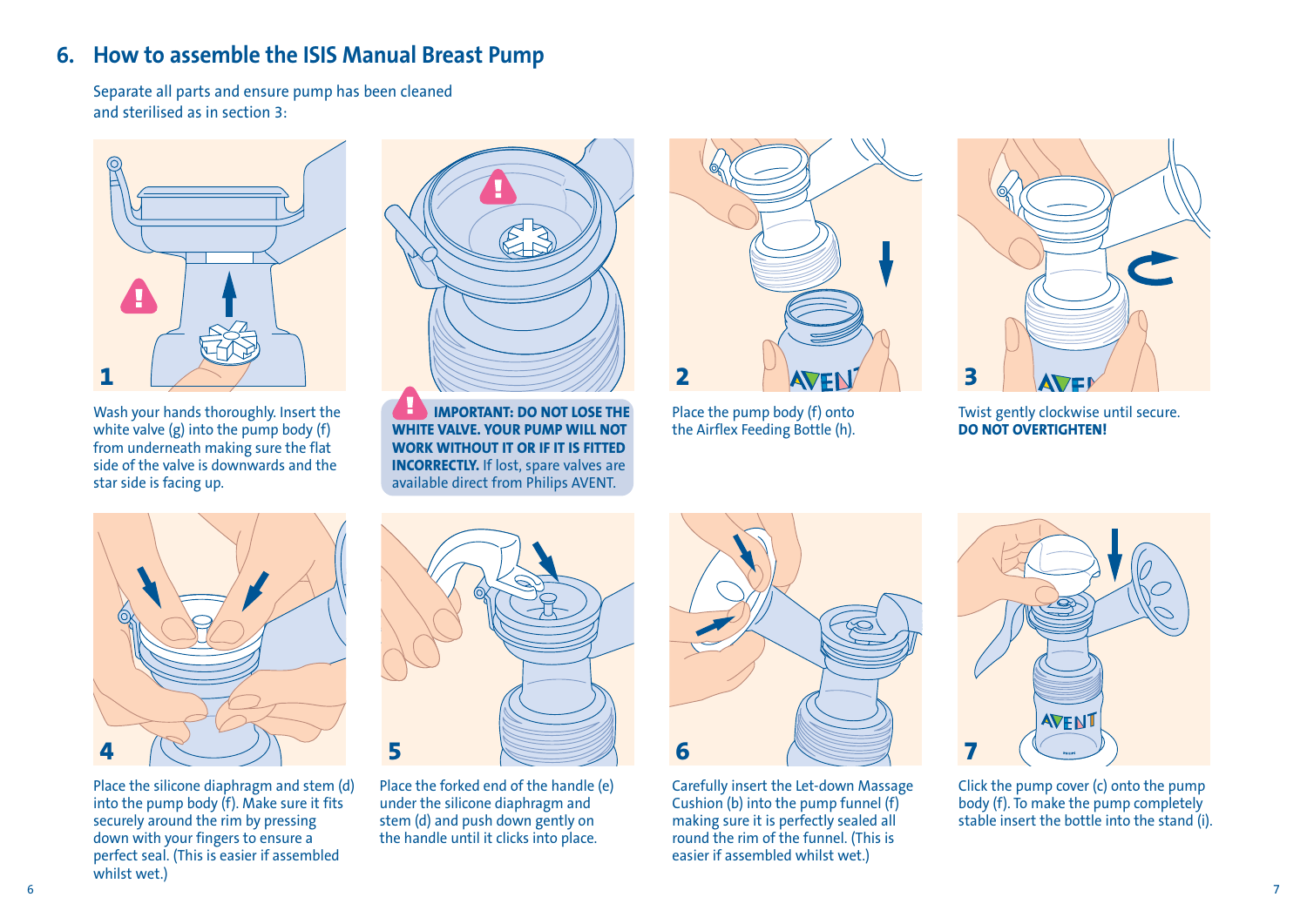### **7. When to express milk**

- 1) If possible, wait until your milk supply and breastfeeding schedule are well established, normally at least 2-4 weeks after birth, unless told otherwise by your doctor or breastfeeding advisor.
- 2) The exceptions to the above are:
	- a) If you are expressing milk for your baby to be given in hospital.
	- b) If your breasts are engorged (painful or swollen), you can express a small amount of milk before or between feeds to ease the pain and to help your baby latch on more easily.
	- c) If you have sore or cracked nipples, you may wish to express your milk until they are healed.
	- d) If you are separated from your baby and wish to continue to breastfeed when you are reunited, you should express your milk regularly to stimulate your milk supply.
- 3) You will need to find the right times of the day for you to express your milk, e.g.
	- a) Early in the morning when your breasts are full, just before or after your baby's first feed.
	- b) After a feed, if your baby has not emptied both breasts.
	- c) Between feeds, or in a break if you have returned to work.

## **8. Hints to help you succeed**

Using a breast pump takes practice – you may need to make several attempts before you succeed, but because ISIS is so simple and natural to use, you will soon get used to expressing your milk.

- 1) Choose a time when you're not rushed and won't be interrupted.
- 2) Having your baby or a photograph of your baby nearby can help encourage 'let-down'.
- 3) Placing a warm cloth on the breasts for a few minutes before you start pumping can encourage milk flow and soothe painful breasts.
- 4) Warmth and relaxation can encourage milk flow. Try expressing after a bath or shower.
- 5) Try expressing from one breast while your baby is feeding from the other, or continue expressing just after a feed.
- 6) Repositioning the pump on the breast from time to time can help stimulate your milk ducts.

Practice with your pump to find the best technique for you. However, if the process becomes very painful, stop and consult your breastfeeding advisor.

## **9. How to use the ISIS Manual Breast Pump**

- 1) Wash your hands thoroughly and make sure your breasts are clean. Gently squeeze a little milk from each nipple to ensure milk ducts are not blocked.
- 2) Make sure you have sterilised and carefully assembled your pump exactly as shown in sections 3 and 6.
- 3) Consult the 'Hints to help you succeed' section.
- 4) Relax in a comfortable chair, leaning slightly forward (use cushions to support your back). Make sure you have a glass of water nearby.
- 5) Press the funnel and Let-down Massage Cushion of the pump firmly against your breast, making sure that no air can escape – otherwise there will be no suction.
- 6) As you gently push down on the pump handle, you will feel the suction on your breast. You don't need to depress the handle fully to create a vacuum – only as much as is comfortable. Your milk will soon start flowing, even though you may not use all the suction the pump can generate.
- Begin by pumping 5-6 times rapidly to initiate let-down. Then, hold the handle down for 2-3 seconds, and allow it to return to its resting place. These 2-3 second cycles imitate your baby's natural suckling pattern and allow the milk to flow between strokes.
- 8) Milk should begin to flow after the first few strokes. Don't worry if your milk does not flow immediately. Relax and continue pumping.

Do not continue pumping for more than 5 minutes at a time if NO result is achieved. Try expressing at another time during the day.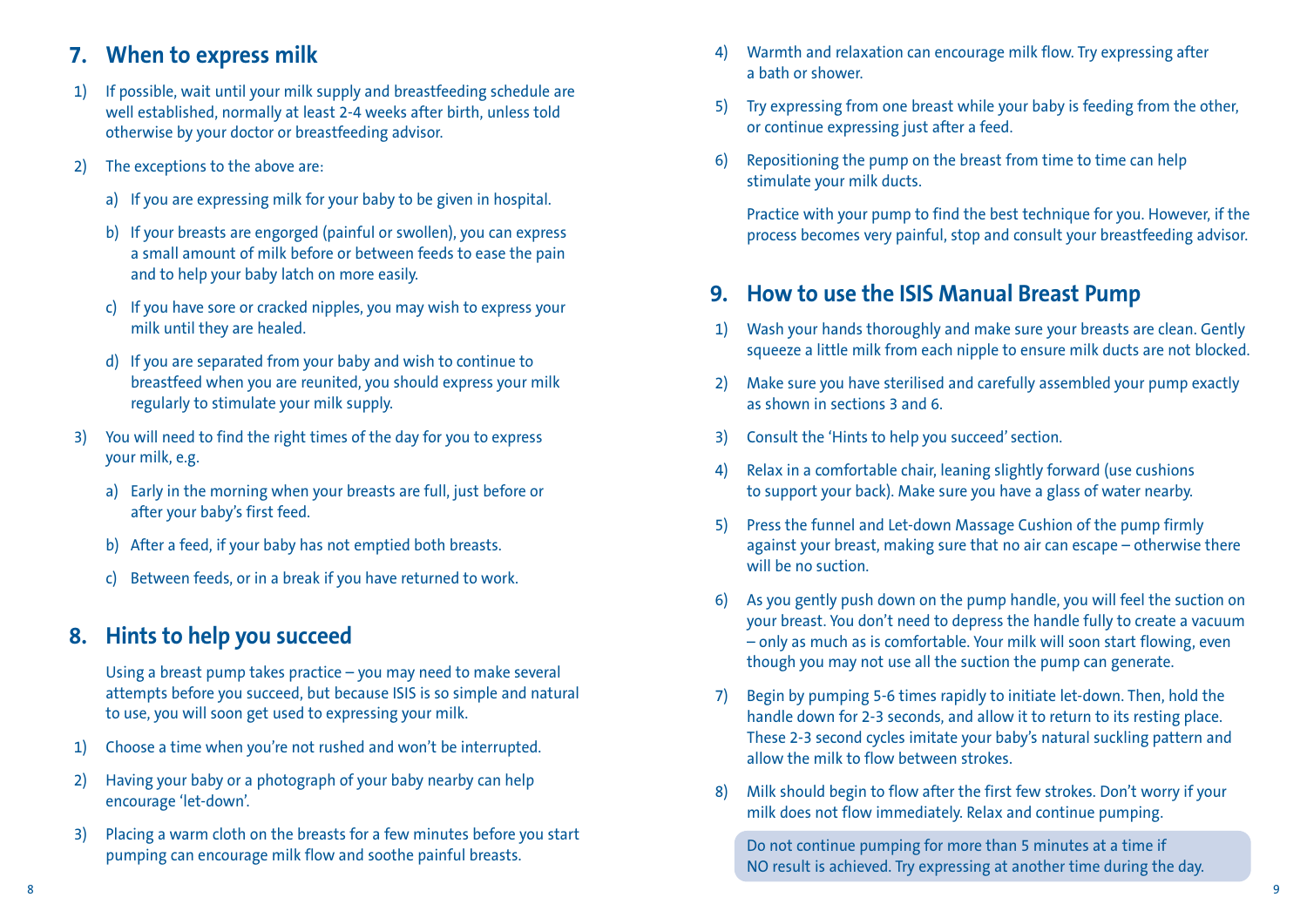Please remember that, should the process become very painful or uncomfortable, you should stop using the pump and consult your health professional or breastfeeding advisor.

- 9) Whilst some women may prefer to use the pump without the Let-down Massage Cushion, extensive trials show that, in most cases, the massaging effect of the petals flexing in and out around the areola stimulates the let-down reflex and allows you to express more milk, faster.
- 10) On average you will need to pump for 10 minutes to express 60-125ml or 2-4oz. However, this is just a guide and varies from woman to woman. If you find that you regularly express more than 125ml/4oz per session, please use a 260ml/9oz Airflex Bottle or 240ml/8oz VIA Cup.

Do not overfill Airflex Feeding Bottles or VIA Cups and keep upright, otherwise milk may leak from below the pump body.

## **10. Storing your breast milk**

• Breast milk can be stored in the fridge or freezer in either sterile breast milk containers (125ml/4oz or 260ml/9oz bottles fitted with sealing discs) or in VIA Cups with lids.



- Only milk collected with a sterile pump should be stored to be fed to your baby.
- Expressed milk should be refrigerated immediately.
- Expressed breast milk can be stored in the refrigerator for up to 48 hours (not in the door) or in the freezer for up to 3 months.
- If you are storing milk in the fridge to add to during the day, only add milk which has been expressed into a sterile container. Milk can only be kept like this for a maximum of 48 hours (from first expression) after which it must be used immediately or frozen for future use.
- For products other than breast milk make feeds up fresh when needed, following the manufacturer's instructions.

#### **Storing your milk in the fridge**

If your expressed breast milk will be fed to your baby within 48 hours, it can be stored in the fridge (not in the door) in an assembled Airflex 10 11

Feeding Bottle or VIA Feeding System. Assemble a sterilised teat, screw ring and dome cap and attach onto the body of the Airflex Bottle or the VIA Adaptor and Cup (see below).

#### **Storing your milk in the freezer**

To store in the freezer use a sealing disc in place of the teat and dome cap or use a sterilised VIA Lid to seal the VIA Cup. The storage containers should be clearly labelled with the date and time of expression and older milk used up first.

NEVER refreeze breast milk. DO NOT add fresh breast milk to already frozen milk. ALWAYS discard any milk that is left over at the end of a feed.

## **11. Feeding your baby your expressed breast milk**

If breast milk has been stored in an AVENT Breast Milk Container, replace the sealing disc with a sterilised Airflex Teat.



Alternatively replace the VIA Lid with a sterilised VIA Adaptor, screw ring, dome cap and Airflex Teat.

Frozen breast milk should be defrosted overnight in the refrigerator. However, in an emergency, it can be defrosted in a jug of hot water. Once thawed use within 24 hours.

Breast milk can be heated in the same way as any other bottle feed. Stand the Airflex Bottle or VIA Feeding System in a bowl of hot water, or alternatively, for a safe and fast way to warm feeds, in a Philips AVENT Bottle and Baby Food Warmer. IMPORTANT! Milk or food will heat faster in VIA Cups than in standard feeding bottles/containers. Always check milk or food temperature before feeding.

Never heat milk in a microwave as this may destroy valuable nutrients and antibodies. In addition, the uneven heating may cause hot spots in the liquid which could cause burns to the throat.

Never immerse a frozen milk container or VIA Cup in boiling water as this may cause it to crack/split.

Never put boiling water directly into a VIA Cup, allow to cool for around 20 minutes before filling.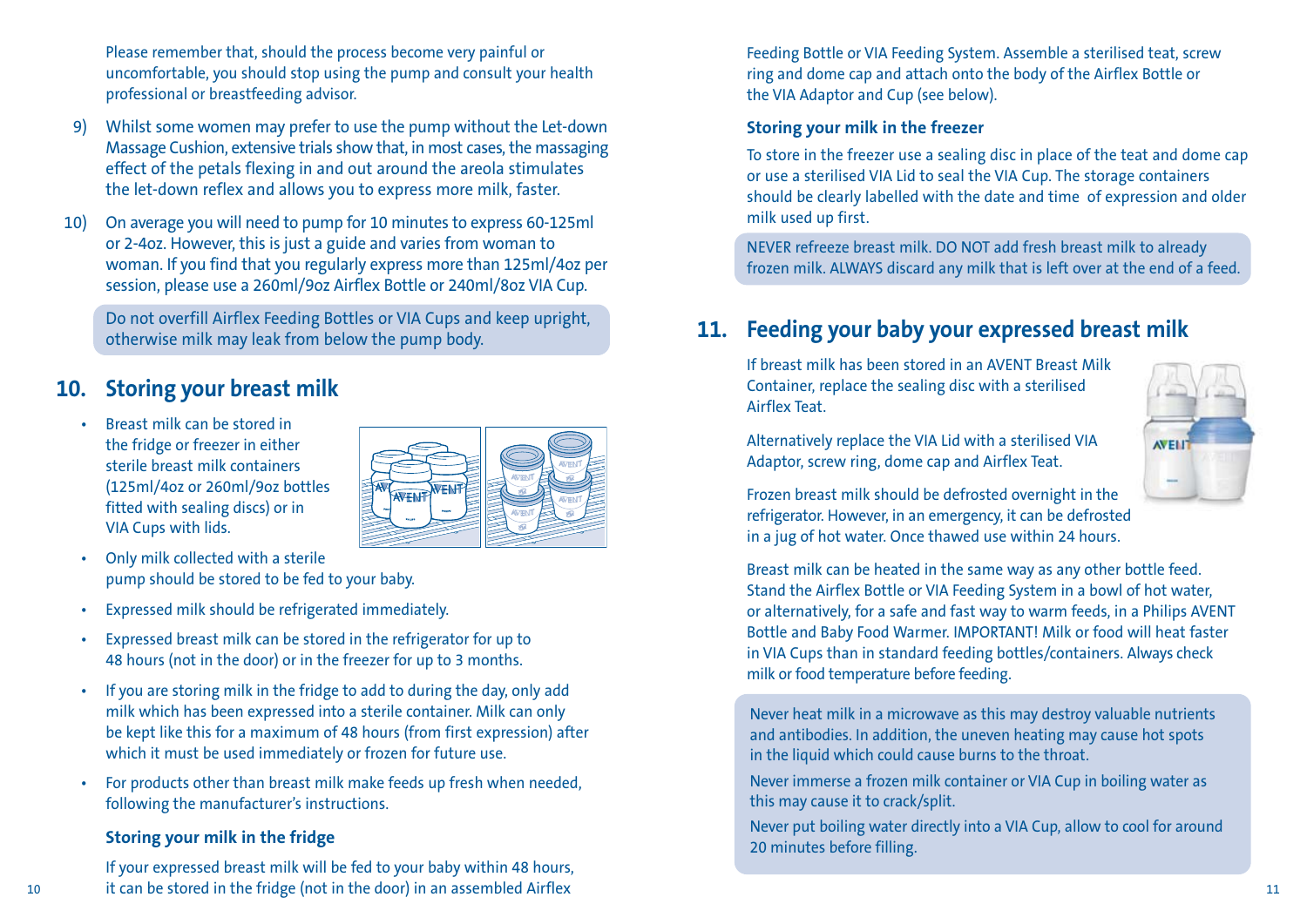# **12. Choosing the right teat for your baby**

AVENT Airflex Teats can be used on both the Airflex Feeding Bottle and VIA Feeding System. AVENT Teats are clearly numbered on the side to indicate flow rate.



# **13. Troubleshooting guide**

| Lack of suction                                  | Check that all the pump components have been<br>assembled correctly and that the white valve is the right<br>way up. Ensure that the diaphragm and Let-down Massage<br>Cushion are fitted securely to the pump body and a perfect<br>seal is created                                                                                                                                                                                                                  |
|--------------------------------------------------|-----------------------------------------------------------------------------------------------------------------------------------------------------------------------------------------------------------------------------------------------------------------------------------------------------------------------------------------------------------------------------------------------------------------------------------------------------------------------|
| No milk being expressed                          | Ensure suction is created and the pump is correctly<br>assembled. Relax and try again, expression may improve<br>after practice. Please refer to the 'Hints to help you<br>succeed' section                                                                                                                                                                                                                                                                           |
| Pain in the breast area<br>when expressing       | You may be pumping too hard. You do not need to use<br>all the suction the pump can generate. Try depressing<br>the handle halfway and remember the 2-3 second<br>pumping rhythm. Consult your health professional/<br>breastfeeding advisor.                                                                                                                                                                                                                         |
| Milk is drawn up the<br>Let-down Massage Cushion | Remove and refit the Let-down Massage Cushion<br>ensuring it is firmly attached and pushed far enough<br>down the funnel. Try leaning slightly forward.                                                                                                                                                                                                                                                                                                               |
| Cracking/discolouration of<br>pump parts         | Avoid contact with antibacterial or abrasive detergents/<br>cleaners as these can damage the plastic. Combinations<br>of detergents, cleaning products, sterilising solution,<br>softened water and temperature fluctuations may, under<br>certain circumstances, cause the plastic to crack. If this<br>occurs, do not use. Contact Philips AVENT Customer<br>Services for spare parts. The pump is dishwasher safe<br>but food colourings may discolour components. |
| Lost or broken parts                             | Spare parts are available through Philips AVENT Customer<br>Services (see back cover for contact details)                                                                                                                                                                                                                                                                                                                                                             |

If you are still experiencing problems, please contact Philips AVENT Customer Services. (see back cover for contact details). Alternatively contact your health professional/breastfeeding advisor.